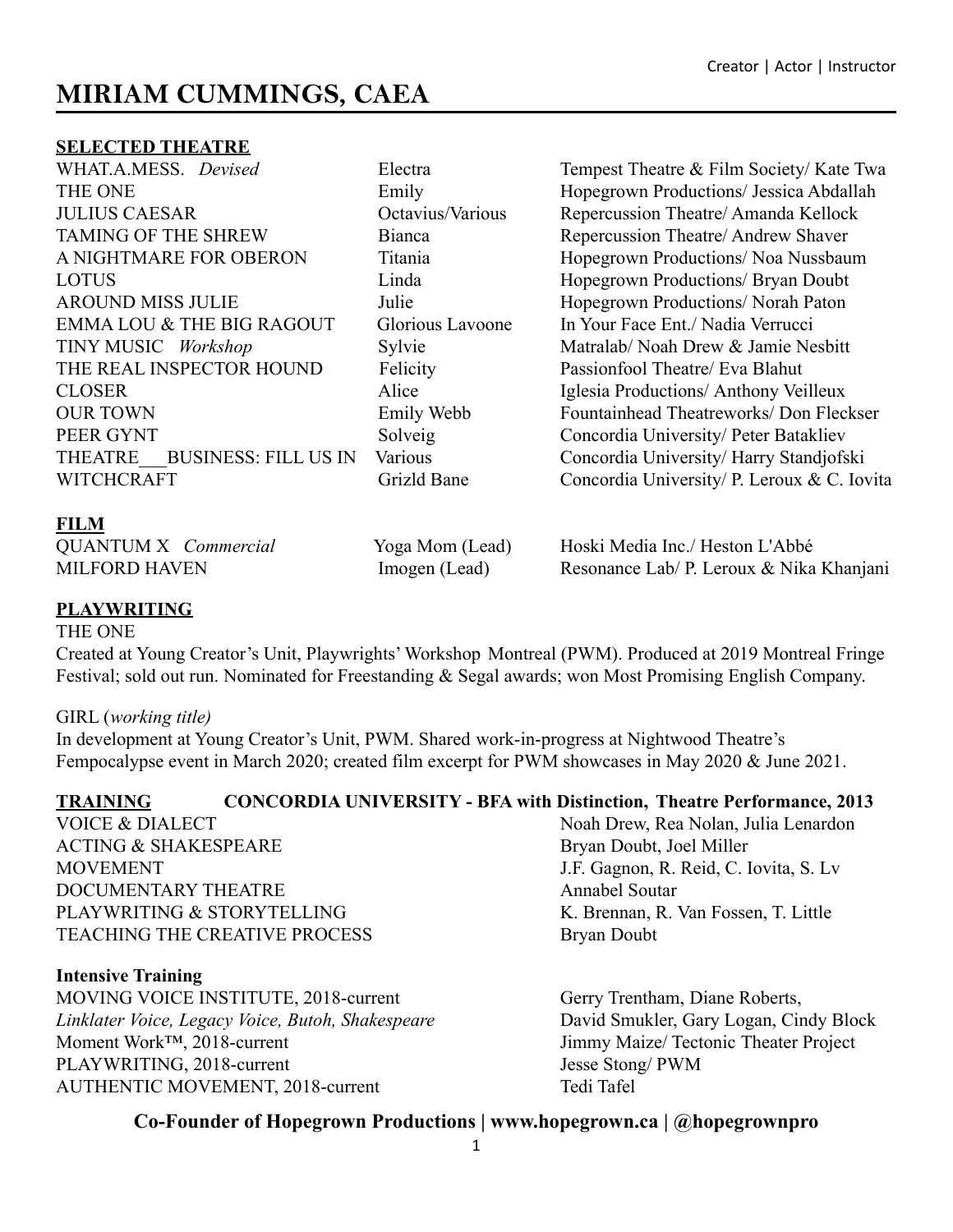### **Additional Training**

| LONG FORM SCENE STUDY, 2021                   | Kate Twa, Denise Kenney, Edward Foy      |
|-----------------------------------------------|------------------------------------------|
| <b>ANTI-RACIST THEATRE, 2021</b>              | Nicole Brewer                            |
| RE: SHAPING BORDERS, DEVISED CREATION, 2020   | Naima Kristel Phillips                   |
| INTERDISCIPLINARY DRAMATURGY LAB, 2020        | Kathy Casey, Dana Dugan and FS. Elkashef |
| PERFORMANCE DRAMATURGY, 2019                  | Ruth Little/ Akram Khan Dance Company    |
| FOUND TEXT DEVISED CREATION, 2018             | Brooklyn Academy of Music, NYC           |
| AWARENESS & PREVENTION: SEXUAL VIOLENCE, 2018 | Concordia University                     |
| <b>LABAN EFFORT ACTIONS, 2017</b>             | Liz Valdez/ Concordia University         |
| <b>SHAKESPEARE SCENE STUDY, 2016</b>          | Bryan Doubt/ Stratford Conservatory      |
|                                               |                                          |

#### **TEACHING & FACILITATION**

08/2021-12/2021 **Part-Time Faculty, Concordia University** Montreal, QC Acting Instructor - Guide up to 64 non-theatre students through an intensive, studio-based acting course. Teach foundational tools, mentor students and emerging instructors, responsible for syllabus creation and delivery.

07/2021 **Naramata Centre Society, Retreat Centre** Naramata, BC Program Leader - Lead adults and teenagers of all ages in a dynamic week-long improv course, focused on spontaneity, presence, creativity, impulse, lateral thinking, story structure and character creation.

01/2015-12/2020 **Concordia University, Theatre Department** Montreal, QC Workshop Leader – Lead hundreds of non-theatre undergraduate students in intensive Introduction to Acting and Devising courses. Build and facilitate weekly classes, mentor apprentice leaders, review student journals.

09/2019-04/2020 **Advanced Teens, Geordie Theatre School** Montreal, QC Acting Teacher – Work with an ensemble of five teens, aged 15-16, to deepen their connection to body, breath, imagination, sense of play, listening skills and self-confidence.

12/2018-03/2019 **JFK Adult Education Centre, English Montreal School Board** Montreal, QC Co-Teacher – Introduced students to basic skills and concepts of acting, focused on improved self-confidence and communication skills. Developed and facilitated new course; navigated challenging classroom situations.

06/2018 **Concordia University, Summer Institute** Montreal, QC Co-Teacher – Worked with Liz Valdez to develop and facilitate a week-long acting intensive for non-actors. The course focused on deepening connection to voice and body and developing student-lead personal moments.

09/2017-12/2018 **Concordia University, Theatre Department** Montreal, QC Devising Teacher – Co-created and lead a series of Moment Work™ workshops. Built and co-lead a course for advanced theatre undergraduate students to learn the Moment Work™ method and develop facilitation skills.

07/2015-18 **Geordie Productions & Repercussion Theatre** Montreal, QC Workshop Leader – Co-created and lead "Shakespeare Before the Show" workshops for youth. Based on age of participants, explored basic stage combat, Shakespearean insults and compliments, sonnets or scene study.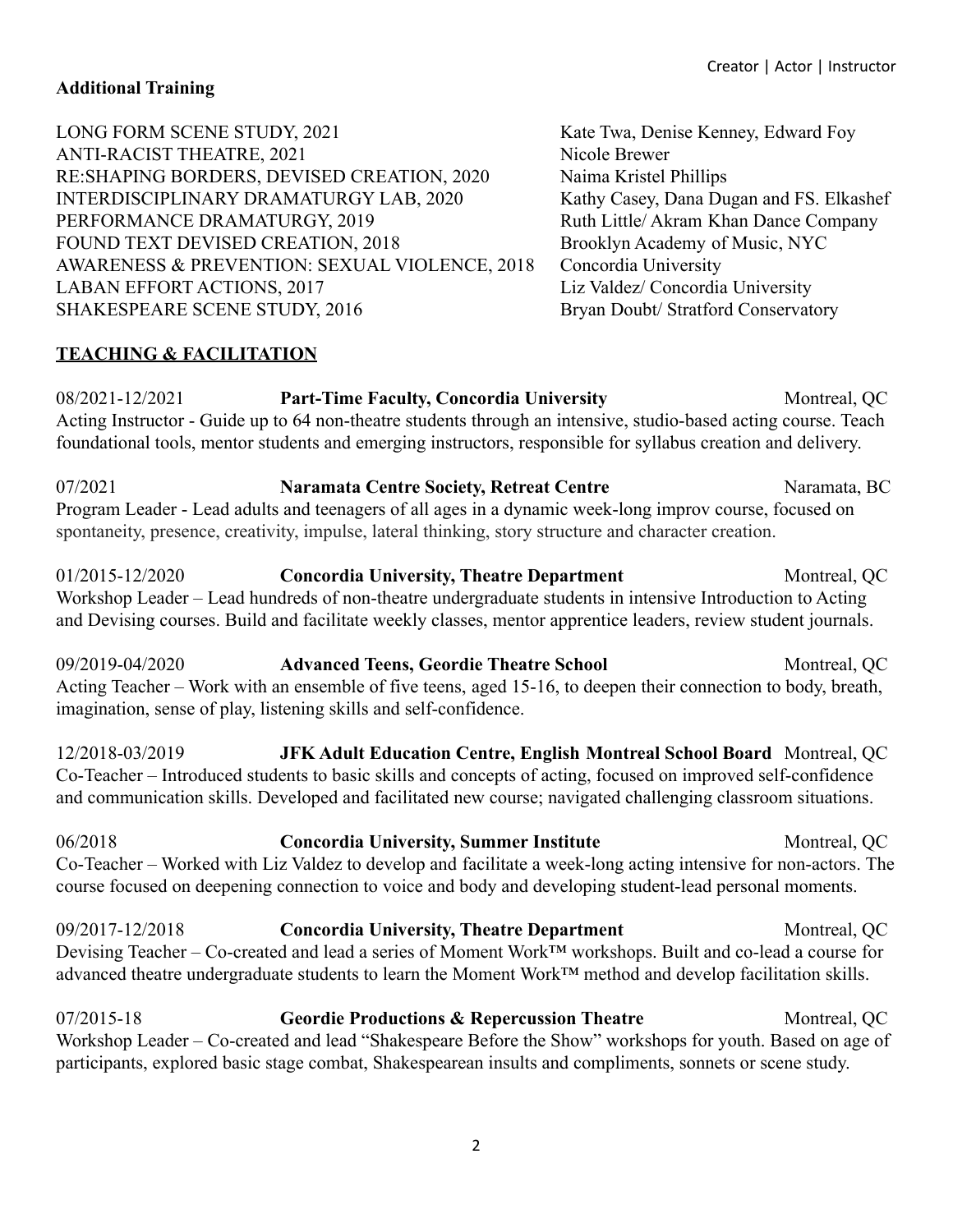# **COACHING & DRAMATURGY**

09/2018-current **Private Coaching, Acting & Dramaturgy** Montreal, QC Coach – Work with emerging and established artists to prepare for auditions (theatre, film, school) and to develop new creative works. Recent highlights include vocal coaching for *Virginia Wolf* (Geordie Productions) and dramaturgy for Gabrielle Soskin's new play, *Remarkable Voices* (Persephone Theatre).

04/2018-current **PWM New Stories Project, Summit School** Montreal, QC Dramaturge – Work with neurodivergent students to realize diverse art projects and celebrate their imagination.

06/2019 **Writing Workshops, High School Students** Montreal, QC Workshop Leader – Co-created and lead writing workshops for groups of local high school students, ranging from 20-60 students at once. Navigated challenging behavioural issues while engaging youth in creativity.

#### **AWARDS**

| 2019 | Most Promising English Company, Segal Centre         |
|------|------------------------------------------------------|
| 2017 | Sustainability Champion Award, Concordia University  |
| 2013 | Henry Gamer Acting Award, Concordia University       |
| 2013 | Spirit of the Fringe Award, Montreal Fringe Festival |

## **CONFERENCE INVITATIONS: WORKSHOPS & DEMONSTRATIONS**

2021 **Spark Exchange, Quebec Drama Federation** Online Facilitator – Invited to lead a workshop and discussion based on my artistic practice. Developed a session called *Multi-Skilled Artists: Expanding Gently*.

2021 **Sense of Belonging Forum, Y4Y Quebec** Online Presenter – Invited to speak about my experience of belonging in the Montreal English arts community.

2019 **Council of Ontario Drama & Dance Educators Conference** Stratford, ON Attendee & Recruiter – Asked to attend on behalf of Performance Creation, Theatre Department, Concordia University to connect with secondary school educators and participate in specialized workshops.

2018 & 2020 **Canadian Theatre Educator's Conference (CTEC)** Toronto, ON Attendee & Assistant – Conference for Canadian post-secondary educators to discuss the climate of theatre school training, with the goal of evolving acting training to be more diverse, inclusive and safe for the next generation of artists. Keynote: Tanisha Taitt *(AD, Cahoots Theatre)* "Diversity in Actor Training."

**2018 Making Art. Making Politics. Conference** Montreal, QC Presenter – Invited by PhD candidates and Dean Duclos to offer Moment Work™ demonstration and workshop.

#### **RESIDENCIES**

October-November 2021 **Artist in Residence, Montréal, arts interculturels (MAI)** Montreal, QC My project, Actor Safety Research Lab (ASRL), was selected for an 8-week residency. 10 intergenerational artists will research actor safety in devised theatre creation and performance using guided exercises and discussion. The goal is to create a methodology that can be used to develop future devised theatre works.